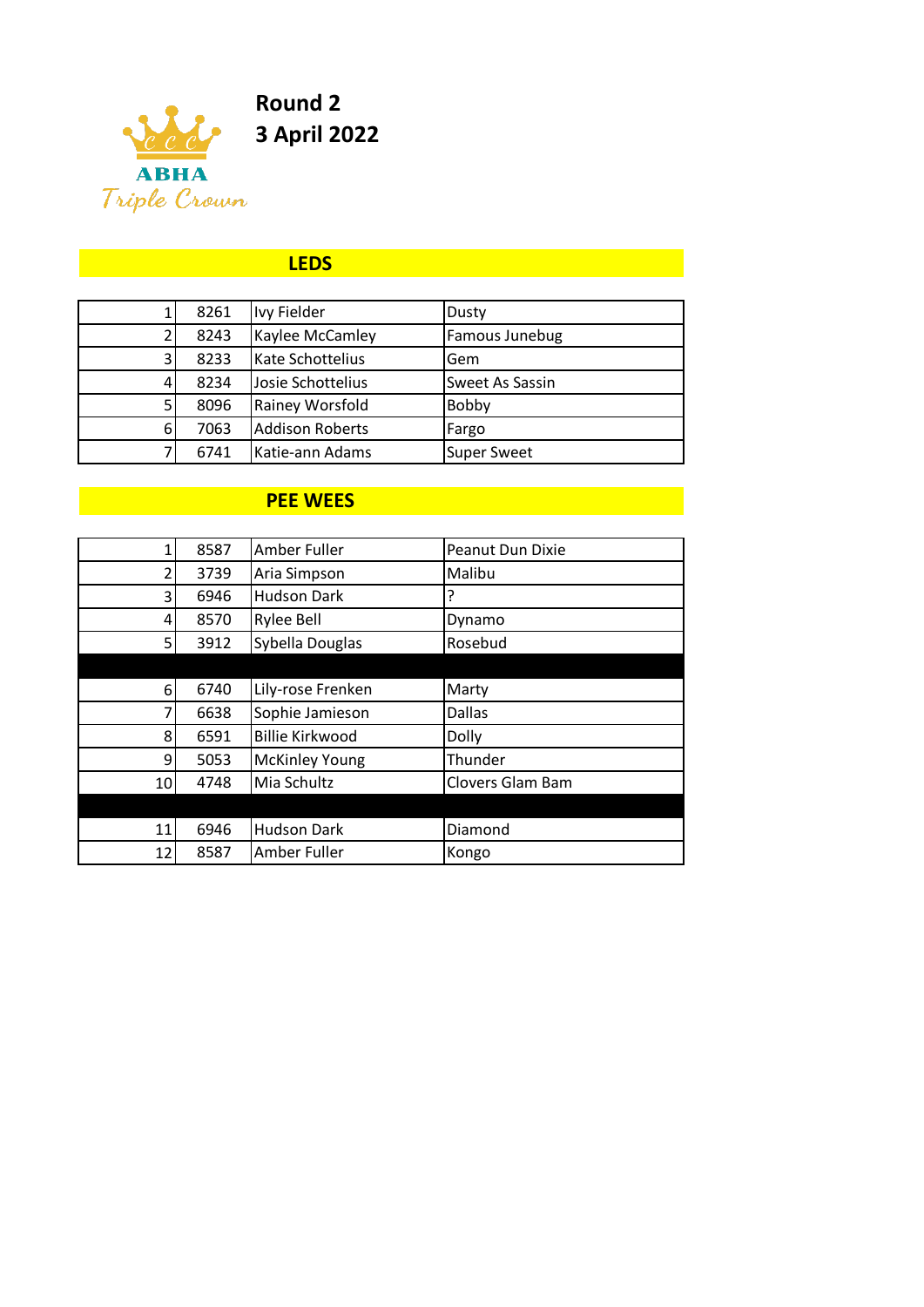# **JUNIOR 4D**

| 1              | 2238 | <b>Tyra Spring</b>     | Just Maybe                |
|----------------|------|------------------------|---------------------------|
| $\overline{2}$ | 8569 | <b>Ruby Bell</b>       | Johnny                    |
| 3              | 3562 | Sarah Maccronan        | Dunston                   |
| 4              | 4333 | Chelsea Roberts        | Ozzies Dust Ta Fame       |
| 5              | 6969 | Sarah Horrocks         | Storm                     |
|                |      |                        |                           |
| 6              | 3171 | Amy Purkis             | Scooter                   |
| 7              | 5750 | Emi Carlson            | Streaka                   |
| 8              | 3059 | Breanna Bauman         | Hard to be Humble         |
| 9              | 3058 | Casey Bauman           | Tomcat                    |
| 10             | 6033 | Sidnee Cowan           | Dashin Saint              |
|                |      |                        |                           |
| 11             | 2855 | Ayda Labuschewski      | Sid                       |
| 12             | 5444 | Ella Christiansen      | Split                     |
| 13             | 5469 | Libby Corbet           | <b>Smart Daddy Diesel</b> |
| 14             | 6926 | Claire Jensen          | Jet                       |
| 15             | 5443 | Drew Christiansen      | <b>Neon Destiny</b>       |
|                |      |                        |                           |
| 16             | 3172 | Amarni Young           | Miss Moonbar              |
| 17             | 4917 | Chelsea Burness        | Rowdy                     |
| 18             | 4011 | Mia Diplock Barron     | Docs Classic Jet          |
| 19             | 7157 | Jamie Farr             | On the Spot               |
| 20             | 4525 | <b>Klancy Higgins</b>  | Katniss                   |
|                |      |                        |                           |
| 21             | 4333 | <b>Chelsea Roberts</b> | Lazy D MA Good Hat        |
| 22             | 2283 | <b>Tyra Spring</b>     | Roc N The Style           |
| 23             | 6033 | Sidnee Cowan           | Dakoda                    |
| 24             | 3874 | Rebecca Meek           | Peppy Painted Renegade    |
| 25             | 2855 | Ayda Labuschewski      | Dashin Dancer             |
|                |      |                        |                           |
| 26             | 5750 | Emi Carlson            | MC                        |
| 27             | 5444 | Ella Christiansen      | Down to Jorja             |
| 28             | 3562 | Sarah Maccronan        | <b>Belle</b>              |
| 29             | 8569 | <b>Ruby Bell</b>       | Tex                       |
| 30             | 3172 | Amarni Young           | MarbleHil Zippostar       |
|                |      |                        |                           |
| 31             | 5443 | Drew Christiansen      | <b>Pretty Alert</b>       |
| 32             | 3171 | Amy Purkis             | Spins so Smart            |
| 33             | 6969 | Sarah Horrocks         | Tango                     |
| 34             | 3059 | Breanna Bauman         | Liberty                   |
| 35             | 6869 | <b>Chloe Roberts</b>   | Dexter                    |
|                |      |                        |                           |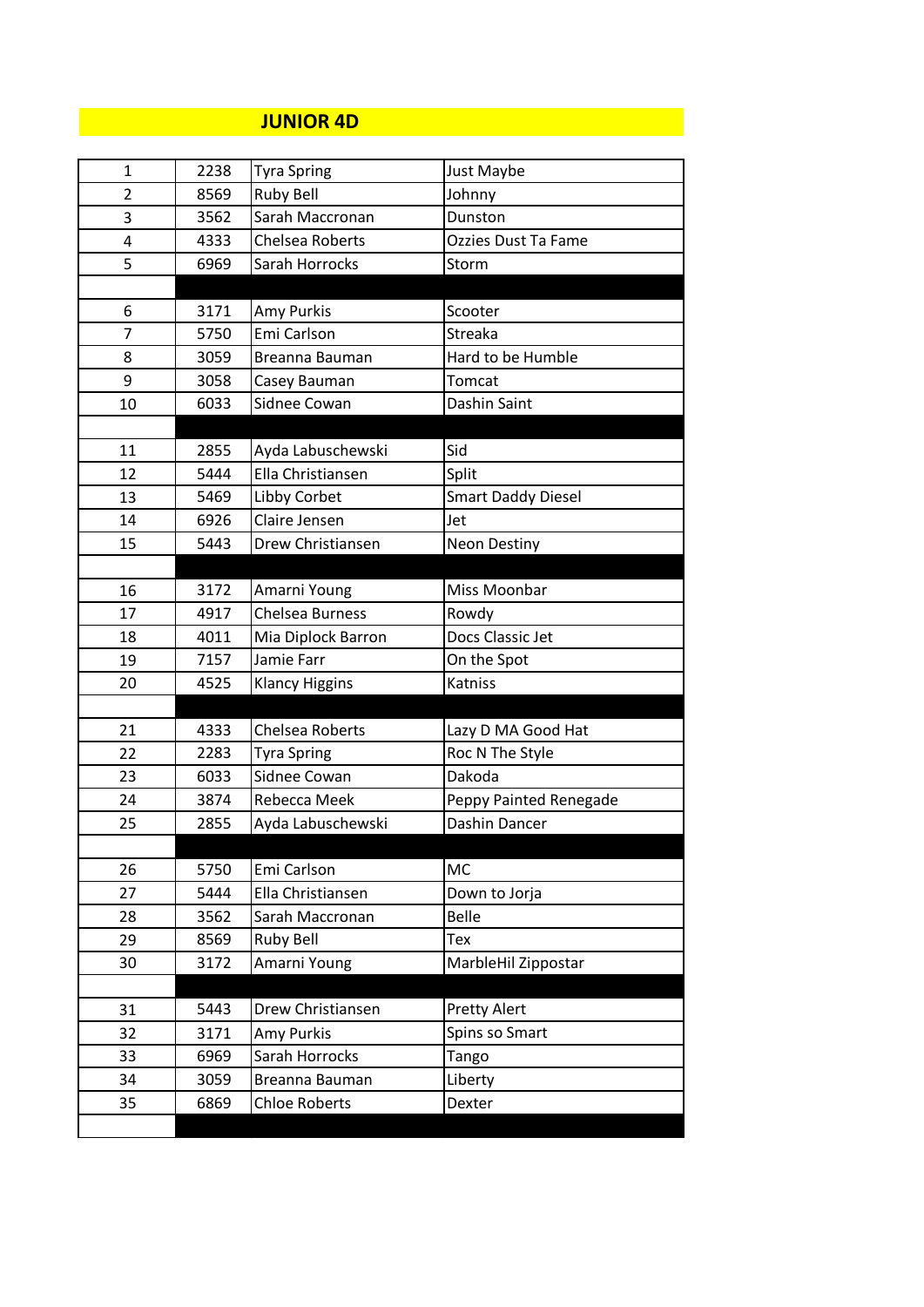| 36 | 3058 | Casey Bauman          | Houston                  |
|----|------|-----------------------|--------------------------|
| 37 | 3733 | <b>Teal Borghero</b>  | Marty                    |
| 38 | 2855 | Ayda Labuschewski     | Jatz                     |
| 39 | 4255 | Maddy Maccronan       | Trigger                  |
| 40 | 6033 | Sidnee Cowan          | Rattlesnake Jake         |
|    |      |                       |                          |
| 41 | 2238 | <b>Tyra Spring</b>    | <b>Storm In The Moon</b> |
| 42 | 1885 | Mia Dawson            | <b>Bullet</b>            |
| 43 | 954  | <b>Bindy Brannock</b> | Kitcat                   |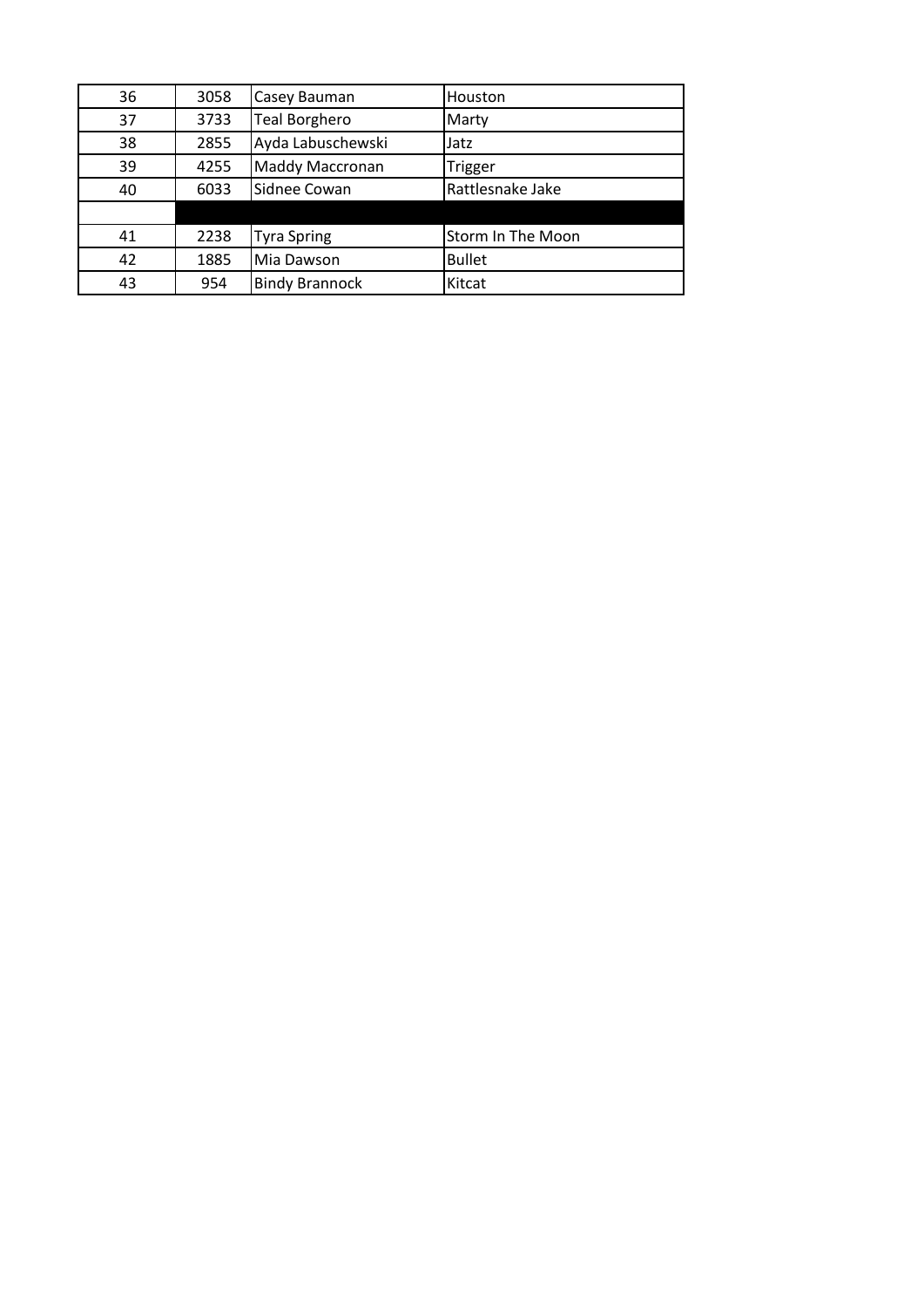|                |      | <b>OPEN 4D</b>          |                               |
|----------------|------|-------------------------|-------------------------------|
| 1              | 643  | Ashleigh Rayner         | Seligman Spirit               |
| $\overline{2}$ | 2707 | Jema Slotoshch          | <b>Dashin Acres</b>           |
| 3              | 5750 | Emi Carlson             | Streaka                       |
| 4              | 8580 | Kate Hollingsworth      | Whylie                        |
| 5              | 8558 | <b>Briahna Larkins</b>  | Waru Warrior                  |
|                |      |                         |                               |
| 6              | 8557 | Kerry Podham            | Juicy Wiggle                  |
| 7              | 8555 | Leanne Jenkins          | Double A Roc on Mistress      |
| 8              | 5878 | Sarah McCamley          | <b>Just Busy Bidding</b>      |
| 9              | 8513 | Casey Hopkins           | Oaks Spin N Doll              |
| 10             | 8391 | <b>Barbara Adams</b>    | Tango                         |
|                |      |                         |                               |
| 11             | 7165 | Ashleigh Geddes         | Shorty                        |
| 12             | 7157 | Jamie Farr              | On the Spot                   |
| 13             | 7129 | <b>Chrissy Petersen</b> | <b>Tuff Man Cutter</b>        |
| 14             | 7127 | <b>Tass Hulton</b>      | Jessies Schealite             |
| 15             | 1415 | Naomi Breitkreutz       | Zips my daddy                 |
|                |      |                         |                               |
| 16             | 6190 | <b>Jane Nichols</b>     | <b>Dominant Miss</b>          |
| 17             | 2422 | Kay O'Neill             | <b>EV Idle Acres</b>          |
| 18             | 6537 | Michaela Monroe         | Whisper                       |
| 19             | 6382 | Kaylah Small            | Drift                         |
| 20             | 6035 | Kate Cowan              | Dashin Saint                  |
|                |      |                         |                               |
| 21             | 5979 | Jennifer Guinea         | Custom Whiskey                |
| 22             | 2093 | Kate Benedict           | Savannah Sparkles             |
| 23             | 2854 | Jordon Labuschewki      | Tommy                         |
| 24<br>25       | 643  | Ashleigh Rayner         | Krystal-brook Pia Dora<br>Red |
|                | 835  | Letisha Frenken         |                               |
| 26             | 2855 | Ayda Labuschewski       | Jatz                          |
| 27             | 5724 | <b>Julie Terry</b>      | Dad's Army                    |
| 28             | 839  | Sara Beak               | Kintala Chexels               |
| 29             | 5594 | <b>Brooke Pokarier</b>  | Fat Cat                       |
| 30             | 5444 | Ell Christiansen        | Split                         |
|                |      |                         |                               |
| 31             | 2322 | Tsara Hogno             | Faith                         |
| 32             | 5323 | <b>Suzy Patteson</b>    | Dakoda                        |
| 33             | 4917 | Chelsea Burness         | Rowdy                         |
| 34             | 4891 | Alistair Malone         | <b>Customised Cash</b>        |
| 35             | 4792 | Maurita Preston         | <b>Mighty Mouse</b>           |
|                |      |                         |                               |
| 36             | 4708 | Ash Koch                | Split                         |
| 37             | 469  | <b>Christy Engel</b>    | Pirate Spider                 |
| 38             | 8568 | Kim Hamilton            | Tex                           |
| 39             | 4545 | Catherine Stewart       | Pirates Cee SS Alabama        |
| 40             | 4525 | <b>Klancy Higgins</b>   | MP No U Want This             |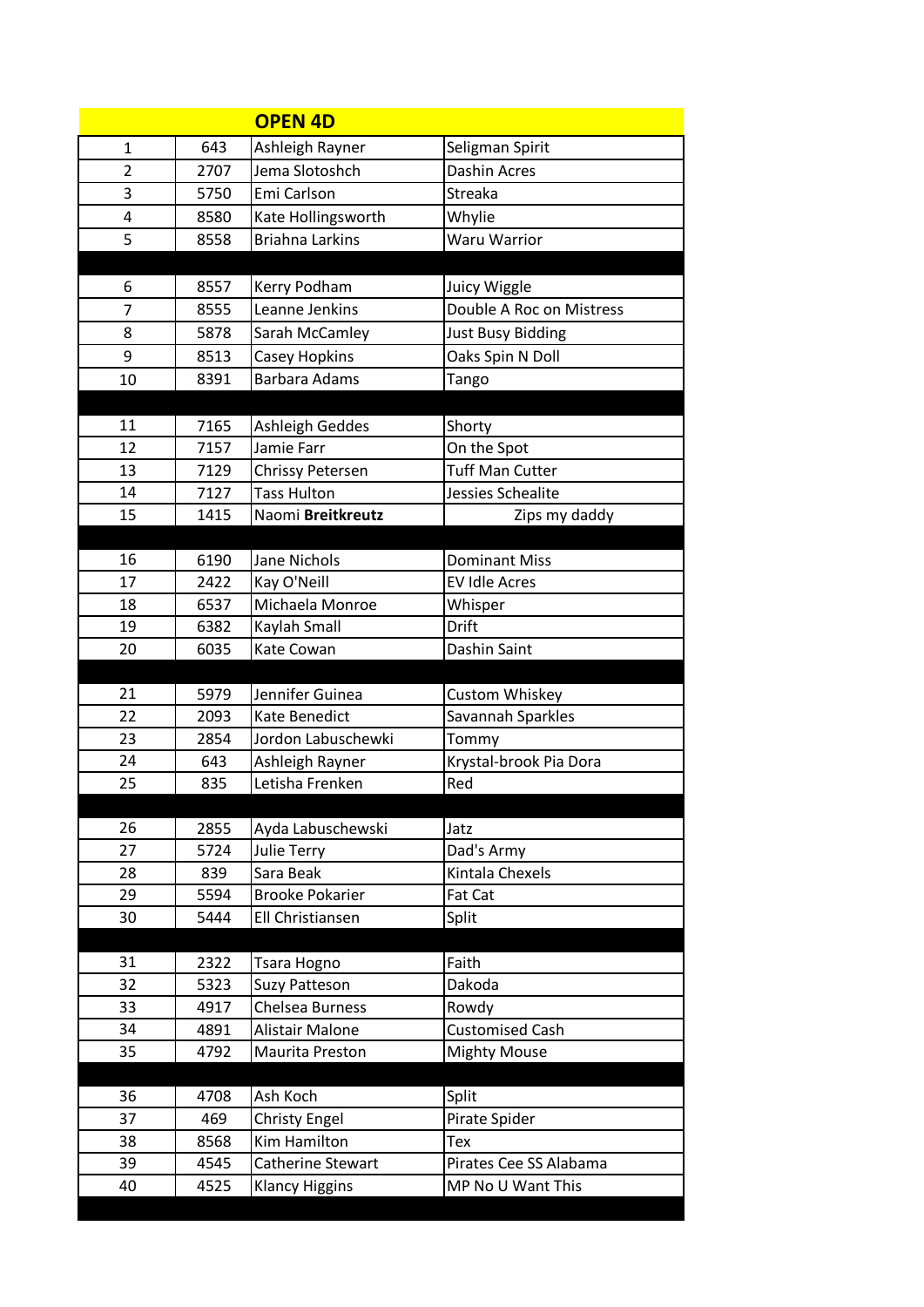| 41       | 2021        | Mikaela Longbottom                 | Callie                         |
|----------|-------------|------------------------------------|--------------------------------|
| 42       | 4333        | <b>Chelsea Roberts</b>             | Lazy D MA Good Hat             |
| 43       | 703         | Renee Acton                        | Purple                         |
| 44       | 3807        | Sam Starr                          | Gidget                         |
| 45       | 3733        | <b>Teal Borghero</b>               | Marty                          |
|          |             |                                    |                                |
| 46       | 3171        | Amy Purkis                         | Scooter                        |
| 47       | 3069        | <b>Terri Cooke</b>                 | Spartan                        |
| 48       | 3067        | <b>Stacey Hatch</b>                | Dart                           |
| 49       | 3055        | Aleisha O'dell                     | <b>Acres Black Eyed Peas</b>   |
| 50       | 2855        | Ayda Labuschewski                  | Sid                            |
|          |             |                                    |                                |
| 51       | 834         | Kristy Smith                       | Dave                           |
| 52       | 2854        | Jordon Labuschewki                 | Gypsy                          |
| 53       | 2598        | Emma Douglas                       | Rosebud                        |
| 54       | 2701        | Lisa Tynan                         | Ambassadors Jet                |
| 55       | 2093        | Kate Benedict                      | <b>KTB Roc N McCoy</b>         |
|          |             |                                    |                                |
| 56       | ???         | Alyesha Burford                    | Poh                            |
| 57       | 2410        | Kayla Canavan                      | Eysa Sumthin Special           |
| 58       | 2871        | <b>Stacey Price</b>                | Sheeza June Bass               |
| 59       | 2322        | Tsara Hogno                        | Miss Lee                       |
| 60       | 2422        | Kay O'Neill                        | Imagine A Chance               |
|          |             |                                    |                                |
|          |             |                                    |                                |
| 61       | 2329        | Kate O'Dea                         | Fast Lane Ta Fame              |
| 62       | 6869        | <b>Chloe Roberts</b>               | Dexter                         |
| 63       | 2146        | Kerri Anderson                     | <b>Blazing Sunfire</b>         |
| 64       | 469         | Christy Engel                      | <b>Ozzies Dust Ta Fame</b>     |
| 65       | 3562        | Sarah Maccronan                    | <b>Belle</b>                   |
|          |             |                                    |                                |
| 66       | 3171        | Amy Purkis                         | Spins so Smart                 |
| 67       | 5444        | Ell Christiansen                   | Down to Jorja                  |
| 68       | 2021        | Mikaela Longbottom                 | <b>Hot Socks</b>               |
| 69       | 1885        | Mia Dawson                         | <b>Bullet</b>                  |
| 70       | 1634        | Jemma Volker                       | Rock N Blondie                 |
|          |             |                                    |                                |
| 71       | 1222        | Emma Schottelius                   | Ronc Like Celine               |
| 72       | 1203        | Ashleigh Morgan                    | Penny Ta Fame                  |
| 73       | 5878        | Sarah McCamley                     | Eyesa Lethal                   |
| 74       | 6190        | Jane Nichols                       | <b>Rustic All Stars</b>        |
| 75       | 951         | Scott Spreadborough                | Annie                          |
|          |             |                                    |                                |
| 76       | 882         | <b>Fallon Mulhall</b>              | Wattermara Elroy               |
| 77       | 860         | Rachele Malone                     | <b>Morning Cruise</b>          |
| 78       | 839         | Sara Beak                          | <b>Reckless Desire</b>         |
| 79<br>80 | 4792<br>835 | Maurita Preston<br>Letisha Frenken | Runamuck<br><b>Super Sweet</b> |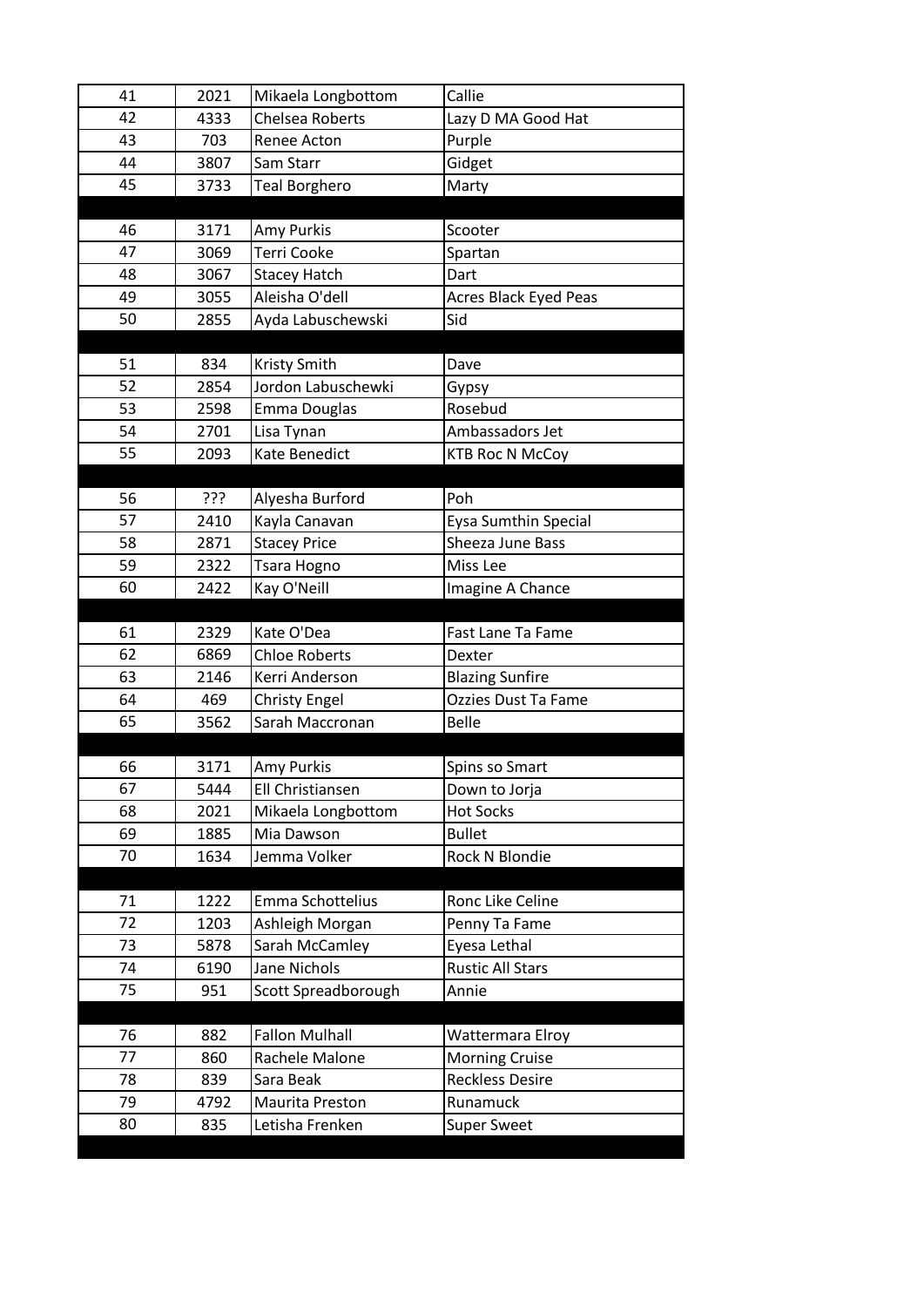| 81  | 5975 | Rachelle Richards       | Charmer                        |
|-----|------|-------------------------|--------------------------------|
| 82  | 834  | Kristy Smith            | Harleys Solid Roc              |
| 83  | 743  | Sheree Bright           | Mojo Miss                      |
| 84  | 5724 | <b>Julie Terry</b>      | Smoko                          |
| 85  | 2855 | Ayda Labuschewski       | Dashin Dancer                  |
|     |      |                         |                                |
| 86  | 704  | Annalise Kenny          | Lil Bit A Chisum               |
| 87  | 2707 | Jema Slotoshch          | <b>SPThis Hot Spice</b>        |
| 88  | 1222 | <b>Emma Schottelius</b> | Sweet As Sassin                |
| 89  | 5979 | Jennifer Guinea         | <b>Bobby Bingo</b>             |
| 90  | 2093 | Kate Benedict           | <b>KTB The Last Mohican</b>    |
|     |      |                         |                                |
| 91  | 166  | Tori Volker             | <b>Treasured Moments</b>       |
| 92  | 2322 | Tsara Hogno             | Tarni                          |
| 93  | 2146 | Kerri Anderson          | <b>Mentors Gifted Spin</b>     |
| 94  | 3069 | <b>Terri Cooke</b>      | Tossa                          |
| 95  | 650  | Emma Benjamin           | Clairs Epic Breeze             |
|     |      |                         |                                |
| 96  | 703  | Renee Acton             | <b>Rocs Gold Rascal</b>        |
| 97  | 643  | Ashleigh Rayner         | <b>Tassas Flirtin Sparkles</b> |
| 98  | 4458 | Berlinda Robson         | Glenmoooroak Lightening        |
| 99  | 8554 | Fenella Fletcher        | Tequila Sunset                 |
| 100 | 3055 | Aleisha O'dell          | Super Vapouretta               |
|     |      |                         |                                |
| 101 | 544  | Maree Prow              | Plaine Jane                    |
| 102 | 452  | Dianne Gale             | <b>Bullcamp Bradman</b>        |
| 103 | 212  | Sharna Worsfold         | Little boom                    |
| 104 | 493  | <b>Ella Prow</b>        | Morns Abba Roc                 |
|     |      |                         |                                |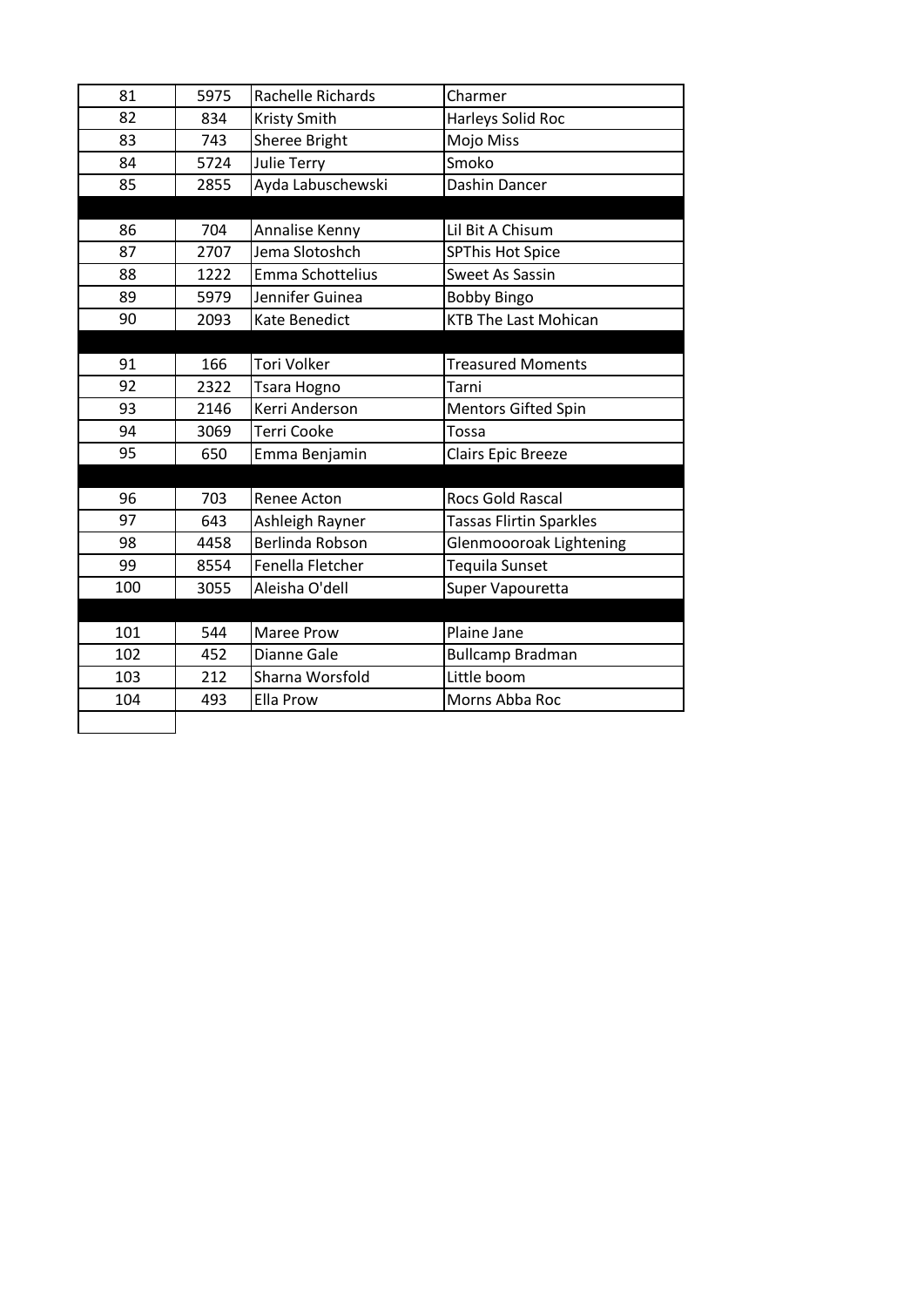# **ROLLOVERS**

| 493  | Ella Prow          | Sheza Rare Pepto       |
|------|--------------------|------------------------|
| 643  | Ashleigh Rayner    | Clovers Glam Bam       |
| 704  | Annalise Kenny     | Viva La Beaver         |
| 704  | Annalise Kenny     | Little Reys Cactus     |
| 5878 | Sarah McCamley     | Famous Junebug         |
| 6761 | Hayley Schulte     | Katie                  |
| 3562 | Sarah Maccronan    | Dunston                |
| 979  | Jamie-Lee Milner   | <b>Gift of Fame</b>    |
| 1146 | Anna Hamilton      | Roc O Denny            |
| 2598 | Emma Douglas       | Dixe                   |
| 6761 | Hayley Schulte     | maverick               |
| 3874 | Rebecca Meek       | Peppy Painted Renegade |
| 7127 | <b>Tass Hulton</b> | One Stylish Lass       |
| 5750 | Emi Carlson        | МC                     |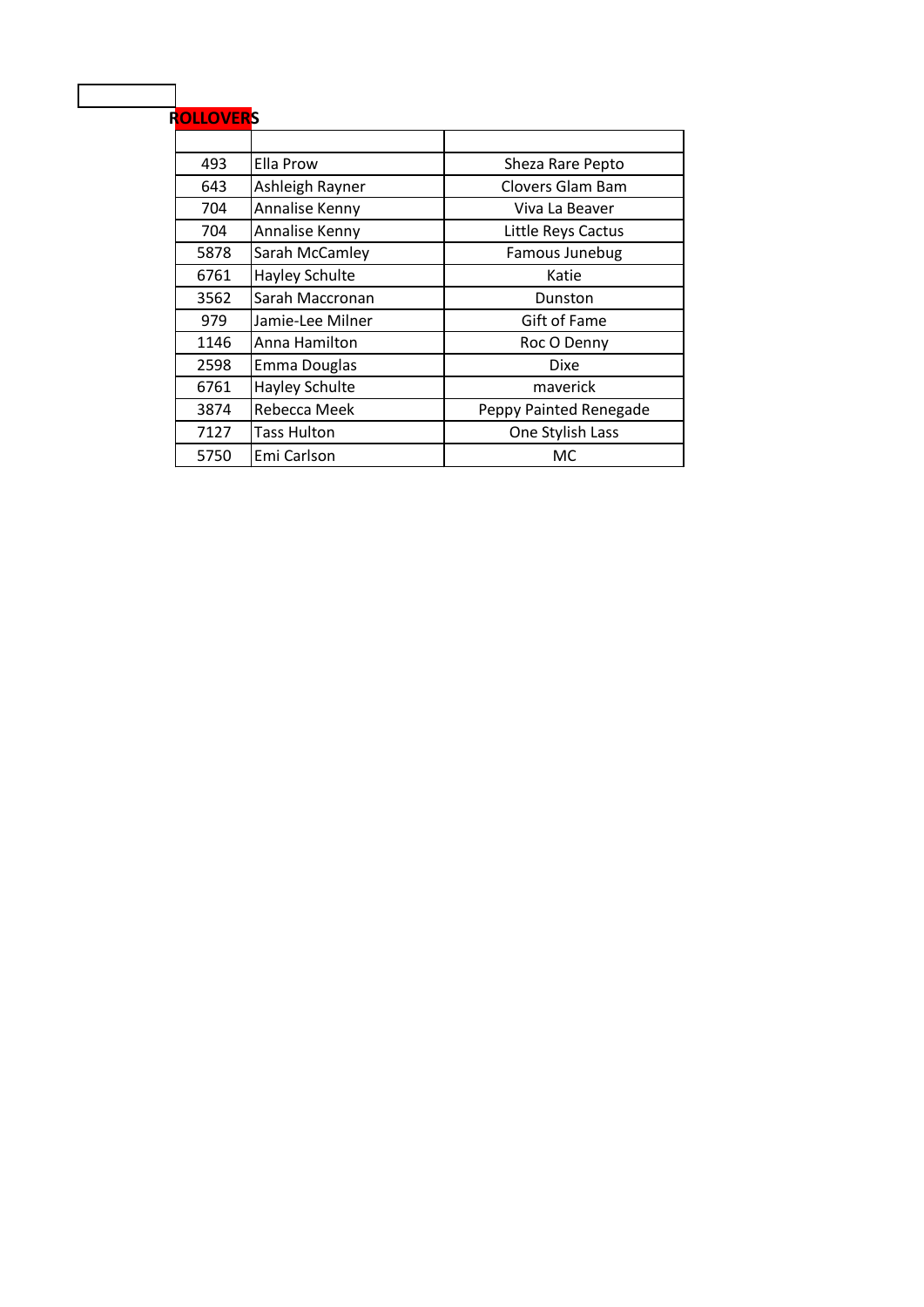#### **MATURITY**

| $\mathbf{1}$   | 7157 | Jayme Farr            | On the Spot                    |
|----------------|------|-----------------------|--------------------------------|
| $\overline{2}$ | 704  | Annalise Kenny        | Little Reys Cactus             |
| 3              | 643  | Ashleigh Rayner       | <b>Tassas Flirtin Sparkles</b> |
| 4              | 7127 | <b>Tass Hulton</b>    | One Stylish Lass               |
| 5              | 6761 | <b>Hayley Schulte</b> | maverick                       |
|                |      |                       |                                |
| 6              | 6382 | Kaylah Small          | Drift                          |
| $\overline{7}$ | 5979 | Jennifer Guinea       | <b>Custom Whiskey</b>          |
| 8              | 4708 | Ash Koch              | Split                          |
| 9              | 5750 | Emi Carlson           | <b>MC</b>                      |
| 10             | 4545 | Catherine Stewart     | Pirates Cee SS Alabama         |
|                |      |                       |                                |
| 11             | 1146 | Anna Hamilton         | Roc O Denny                    |
| 12             | 3055 | Aleisha O'dell        | Super Vapouretta               |
| 13             | 2093 | Kate Benedict         | <b>KTB Roc N McCoy</b>         |
| 14             | 1634 | Jemma Volker          | Rock N Blondie                 |
| 15             | 1203 | Ashleigh Morgan       | Lions Share of Fame            |
|                |      |                       |                                |
| 16             | 2598 | Emma Douglas          | <b>Dixe</b>                    |
| 17             | 3874 | Rebecca Meek          | Peppy Painted Renegade         |
| 18             | 979  | Jamie-Lee Milner      | <b>Gift of Fame</b>            |
| 19             | 860  | Rachele Malone        | <b>Morning Cruise</b>          |
| 20             | 743  | Sheree Bright         | Mojo Miss                      |
|                |      |                       |                                |
| 21             | 703  | Renee Acton           | <b>Rocs Gold Rascal</b>        |
| 22             | 650  | Emma Benjamin         | <b>Clairs Epic Breeze</b>      |
| 23             | 704  | Annalise Kenny        | Viva La Beaver                 |
| 24             | 493  | Ella Prow             | Morns Abba Roc                 |
| 25             | 452  | Dianne Gale           | <b>Bullcamp Bradman</b>        |